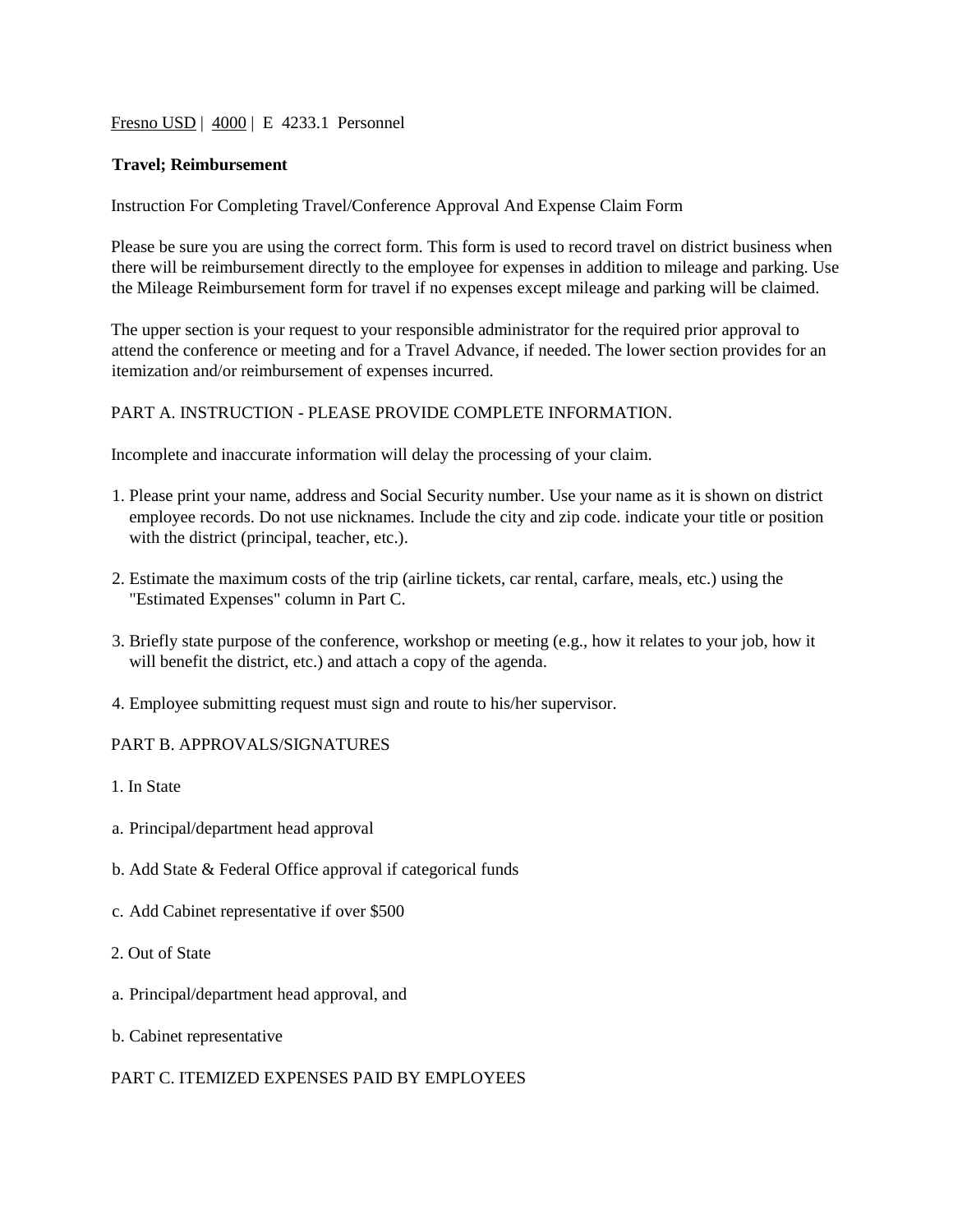1. Indicate both the day of the week and the date (Mon., 1/12). Dates shown here must be in agreement with those on the conference brochure and those shown under "Dates of Travel/Conference" in Part A.

2. Meal reimbursement shall be limited to actual cost or the following maximum daily rates, whichever is less:

IRS HIGH ALL

COST AREAS OTHER AREAS

WITH WITHOUT WITH WITHOUT

RECEIPTS RECEIPTS RECEIPTS RECEIPTS

Breakfast \$ 8 \$ 7 \$ 6 \$ 5

Lunch \$12 \$10 \$ 9 \$ 8

Dinner \$20 \$17 \$15 \$13

\_\_\_\_\_ \_\_\_\_\_ \_\_\_\_ \_\_\_ Daily

\$40 \$34 \$30 \$26

3. Reimbursement for lodging is allowed for district employees only at actual cost not to exceed the following limits:

a. For conference attendance, the single occupancy rate charged by the headquarters hotel.

b. For all other travel, \$70/night except in those areas designated as high cost by the IRS in which case a limit of \$100/night shall apply.

If you are sharing lodging with another employee of the district, indicate the name of that employee but list only your own expenses. Show single occupancy rate, unless shared and you paid for another district employee.

4. If employee has personally made advance payment or deposit for lodging, a receipt for that portion of the lodging is required.

5. Any required receipts must be attached to the form. This includes itemized hotel bills and conference registration receipts.

6. If charges are made to the employee's personal account via credit cards or personal check, an acceptable receipt is still required, e.g., hotel bill, credit card charge slip, cancelled check, etc.

7. After itemizing and totaling the expenses, the employee enters the time and date of his/her departure and return and signs certifying that the expenses incurred are correct as shown.